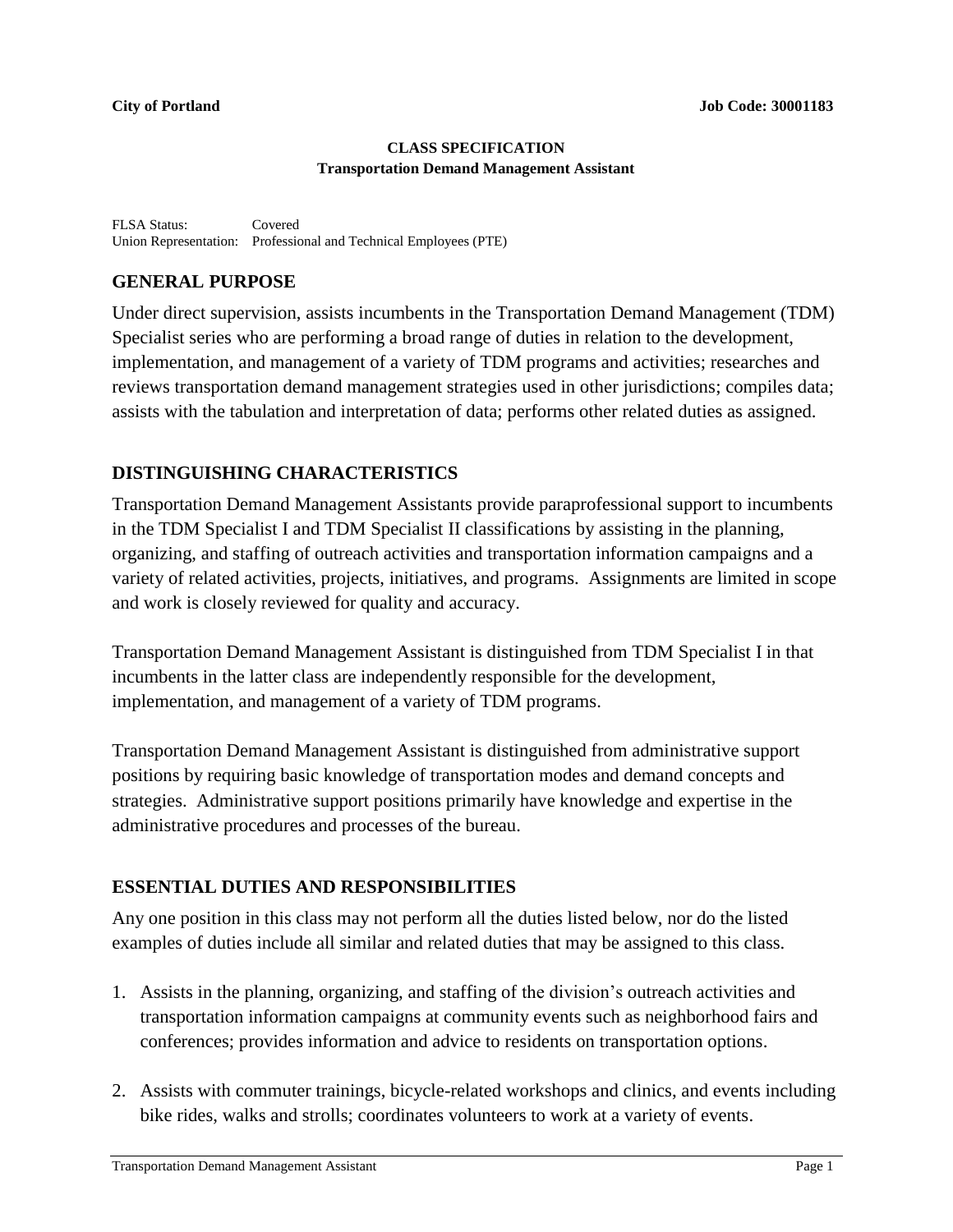- 3. Researches a variety of transportation related topics and writes articles for a transportation blog or newsletter; researches successful transportation demand management strategies used in other jurisdictions; makes program recommendations to higher level staff; assists with writing grant proposals.
- 4. Assists TDM Specialists with collecting and interpreting data (e.g. traffic count data, participant surveys), completing reports, compiling statistics and evaluating the effectiveness of programs.
- 5. Participates in the planning and implementation of multi-modal safety and communication campaigns (e.g. Share the Road, See and Be Seen).
- 6. Prepares trip planning route maps for using alternative transportation modes, enters data, tracks outreach materials, maintains related city bike/trailer equipment.
- 7. Responds to requests from the public for a variety of transportation related information.
- 8. Fills orders for materials requested by residents, transportation program participants and others; delivers materials via bicycle.

### **MINIMUM QUALIFICATIONS**

#### **Knowledge of:**

- 1. Basic knowledge of transportation modes and demand management concepts and strategies including but not limited to ridesharing, bicycling, walking, transit, carpooling, and trip reduction programs with the goal of reducing vehicle miles traveled.
- 2. Basic principles, methods, and strategies used in the design and implementation of effective promotional efforts to change travel behavior
- 3. Terminology, methods, techniques and resources used in planning and implementing transportation demand management programs.
- 4. Computer operation and standard and specialized software applicable to the work.
- 5. Standard office practices and procedures.

#### **Ability to:**

1. Communicate effectively with residents, co-workers, elected officials and their representatives, and the general public.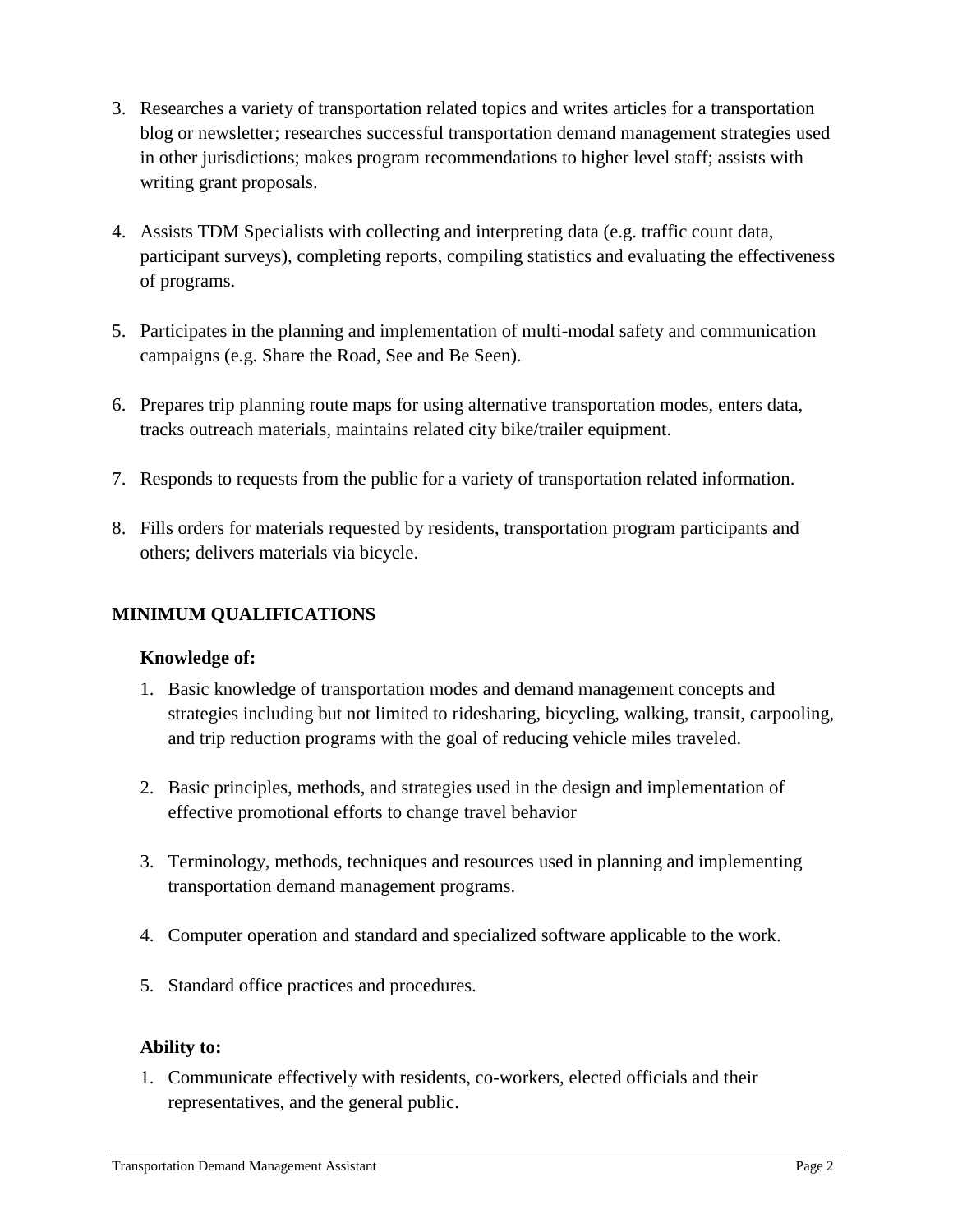- 2. Write clear and well-organized reports, memos, and other documents.
- 3. Research and organize information, analyze data, identify trends and summarize findings.
- 4. Read and interpret maps.
- 5. Exercise tact, good judgment and diplomacy in dealing with difficult and sensitive people and situations.
- 6. Organize and prioritize work effectively.
- 7. Exercise sound independent judgment and reach appropriate conclusions within established policies and guidelines.
- 8. Establish and maintain effective working relationships with co-workers, representatives from other bureaus, city officials, citizens, and others encountered in the course of the work.

## **Training and Experience:**

A typical way of obtaining the knowledge, skills and abilities outlined above is graduation from high school or GED equivalent; college-level course work in planning, sociology, geography, urban studies or a closely related field; and a minimum of one year of experience working in transportation/TDM operations; or an equivalent combination of education, training and experience.

#### **Licenses; Certificates; Special Requirements:**

A valid state driver's license may be required for certain assignments.

#### **Working Conditions**

Work in this class is typically performed in a field environment, although some work is performed in an office environment. Incumbents assigned to deliver materials by bicycle are required to work outdoors in all weather conditions; to work in and around traffic; and may work alone in remote locations within the City of Portland.

# **PHYSICAL AND MENTAL DEMANDS**

Persons with disabilities may be able to perform the essential duties of this class with reasonable accommodation. Reasonable accommodation will be evaluated on an individual basis and depends, in part, on the specific requirements for the job, the limitations related to disability and the ability of the hiring bureau to accommodate the limitation.